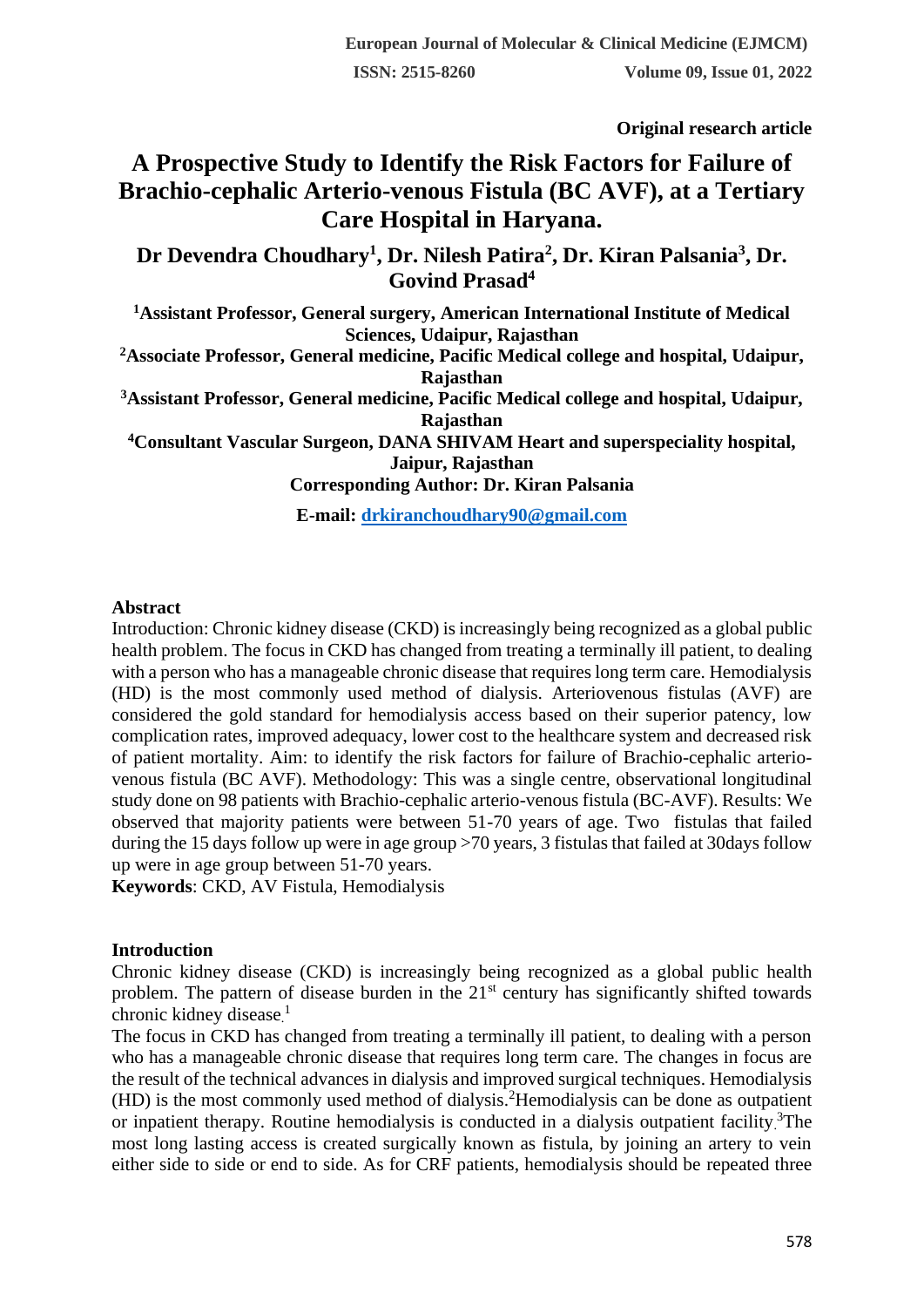**ISSN: 2515-8260 Volume 09, Issue 01, 2022**

times a week for at least three to four hours per dialysis; thus it is the best method to use arteriovenous fistula (AVF) as a vascular access. Compared to other vascular access such as venous catheter and a synthetic graft, arteriovenous fistula is the most commonly used method as it has fewer complications.<sup>4</sup>

Arteriovenous fistulas (AVF) are considered the gold standard for hemodialysis access based on their superior patency, low complication rates, improved adequacy, lower cost to the healthcare system and decreased risk of patient mortality. Brachio-cephalic fistula has high primary and secondary patency rates as compared to radiocephalic fistula.<sup>5</sup>. Ates etal<sup>6</sup>in their study have stated that the risk factors for AVF failure include inadequate anatomy, obesity, older age, female gender, cardiac disease, and diabetes mellitus; most of which are part of a CKD patient.

There is a significant failure rate for autogenous arteriovenous fistulas (AVF), estimated at 0.2 events per patient / year. For AV graft, this increases to 0.8-1.0 events per patient /year. <sup>7,8</sup> Thus considering the importance of an arteriovenous fistula in the management of such a high burden illness of CKD; and the associated failures with this procedure causing significant morbidity to the patients, it is of paramount importance to know more and more as to how best create and maintain an AVF. The aim of the present study is to identify the risk factors for failure of Brachio-cephalic arterio-venous fistula (BC AVF).

## **Methodology**

This was a single centre, observational longitudinal study done on 98 patients with Brachiocephalic arterio-venous fistula (BC-AVF). Procedure was conducted in the department of peripheral vascular and endovascular surgery at Medanta - The Medicity Hospital,Gurgaon,Haryana from October 2015 to April 2017 to determine the risk factors for failure of brachiocephalic fistula. Based on the available literature on failure of brachiocephalic arterio-venous fistula<sup>9</sup>, the sample size worked out as 75. All patients requiring hemodialysis and undergoing Brachio-cephalic AV Fistula creation were included in our study. Exclusion criteria included patient having central venous obstruction, Cephalic vein diameter <2.5mm, Brachial artery diameter< 2mm, Thrombophlebitic vein (thickened wall/echo texture), Depth of cephalic vein>6mm, Local skin infection at fistula site. Follow up:

Follow up of patients were taken on 15+/-2 (visit-1) post operative day, on 30+/-7days (visit-2) and at 6 months+/-7 days ( visit-3) or earlier depending on status of fistula. During follow up, patency and complication of brachio-cephalic fistula were recorded. In particular, vein diameter was measured by Duplex Ultrasound with a tourniquet, inner wall to inner wall, using B-mode technique. The non dominant upper limb was usually preferred.

### **Results**

We observed that majority patients were between 51-70 years of age. 66 cases in our study were between  $51 - 70$  years which accounted for 67 % of cases. Of the 98 patients 81% of the patients were males (79) and 19% were females.

In this study, between 30-50 years of age 4fistulas were right sided and 15 were left sided. 19 fistulas were right sided and 47 were left sided in the age group of  $51 - 70$  years. In this study, 68 patients were diabetic (70%) in which 56 were males and 12 were females. 73 patients were hypertensive (75%) in which 60 were males and 13 were females. 72 patients had coronary artery disease (74 %) in which 60 were males and 12 were females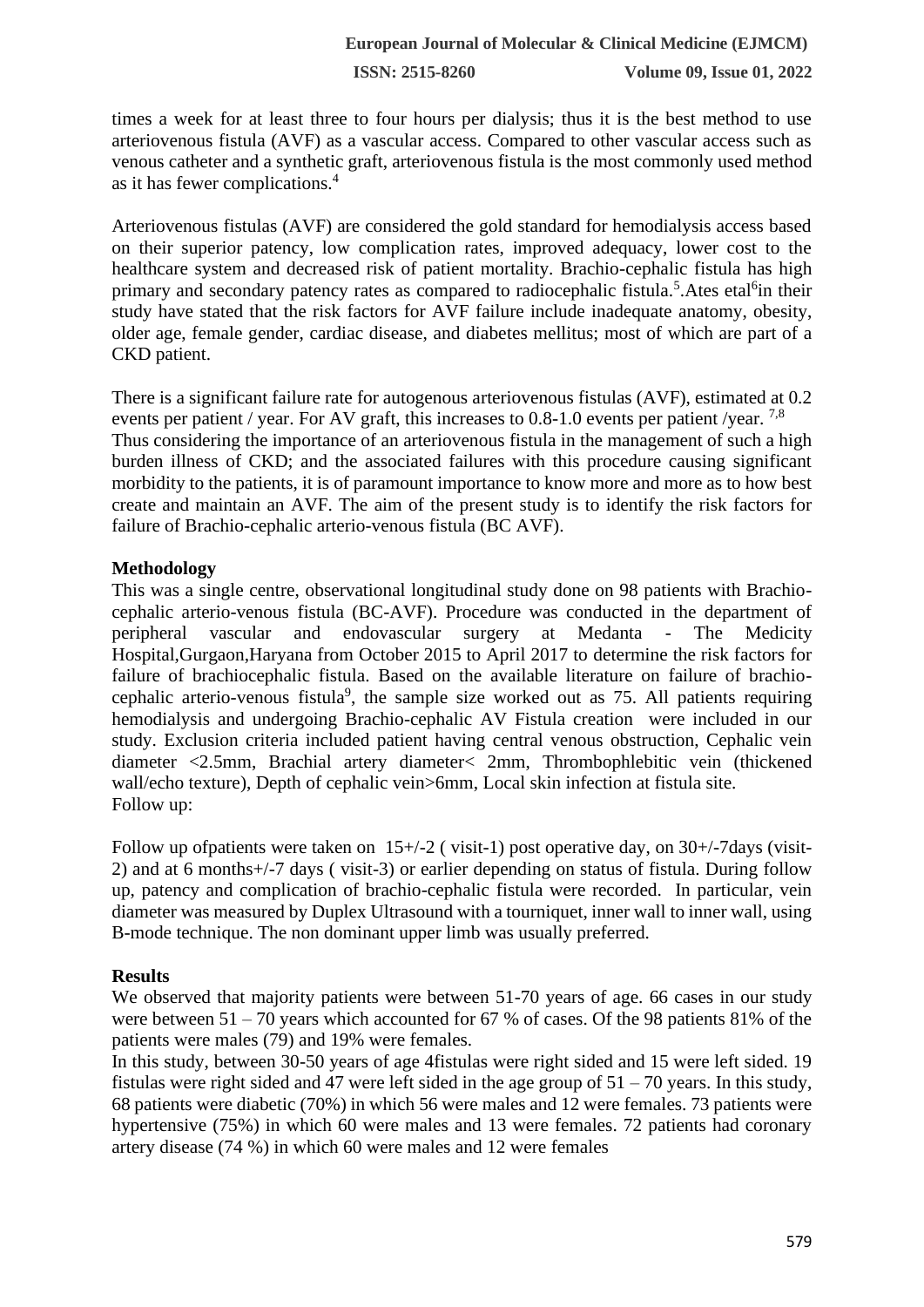Two fistulas that failed during 15 days follow up groups were in males, 3 fistulas that failed during 16-30 days follow up were in females. Two fistulas that failed during the 15 days follow up were in age group >70 years, 3 fistulas that failed at 30days follow up were in age group between 51-70 years.

During 6 months follow up, 2 fistulas failed in the age group between 51-70 years and 2 other fistulas failed in the age group of >70 year. Four fistulas that required assisted maturation were in the age group of 51-70 years and 6 other fistulas that required assisted maturation were in the age group of >70 years. Statistical significance was noted with P values of 0.001 and <0.001 during 15 days and 6 months follow up respectively.

In our study a total of 9 patients who had failure of fistulas were diabetic. In 6 months follow up group 10 fistulas required assisted maturation in which 9 patients were diabetic. [p>0.05] All fistulas that failed in our study were in hypertensive patients. Total 10 fistulas required assisted maturation in which nine were in hypertensive patients. Total 9 fistulas that failed in our study were in dialysis dependent patients. Eight out of nine patients with failed fistulas in our study had ipsilateral dialysis catheter. [p<0.05]. Total 9 patients with failed fistulas in our study had coronary artery disease.



**Figure 1: Distribution of Diabetes, Hypertension and Coronary artery disease among patients**



**Figure 2: Sex distribution among failed fistula**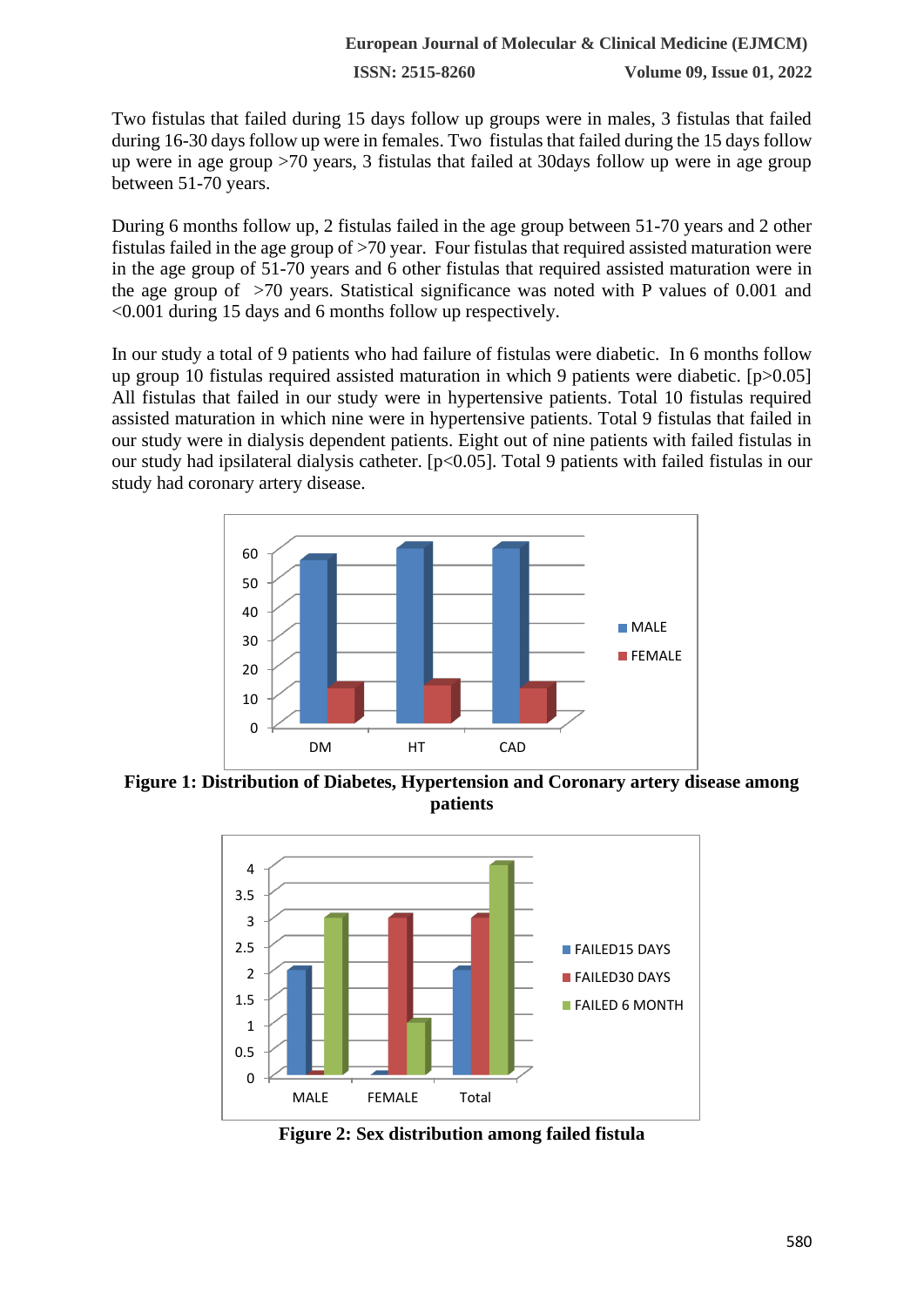

**Figure 3: Failed fistula among hypertensive patients**



**Figure 4: Failed fistula among Diabetic patients**

## **Discussion**

In our study the mean age was 59.34 years +/-10.61SD(standard deviation).There was male preponderance in our study with 81% of the patients being males (79) and 19% being females (19). Out of the 98 fistulas 25 were created on the right side and 73 on the left side. A study was done by C.J. Zeebregts et al<sup>9</sup> in which 100 autologous brachio-cephalicfistulas were created in 96 patients. There were 60 %( 57) male and 40 % (39) female patients with a mean (SD) age of 59.2 (15.6) (range 21–82) years.

A study was done by Andy R. Weale et al<sup>10</sup>in which out of 658 patients 211(32%) patients were diabetic, 391(60%) patients were hypertensive.The higher incidence of diabetic patients in our study is likely due to the high prevalence of DM in India.

In our study, failure of fistula had a statistically significant P value in females during 30 days follow up and in rest all other follow up groups, the P value was insignificant.Milleret  $al<sup>11</sup>$ reported worse primary failure among women compared to men (68% versus 50%), but Caplin et al<sup>12</sup> found no difference (28% versus 23%) when preoperative ultrasound was used. In our study, failure rate of brachio-cephalic fistula was higher in elderly age group (>50 yrs). Study done by Andy R. Weale et al<sup>10</sup>showed thatage did not affect usability, primary or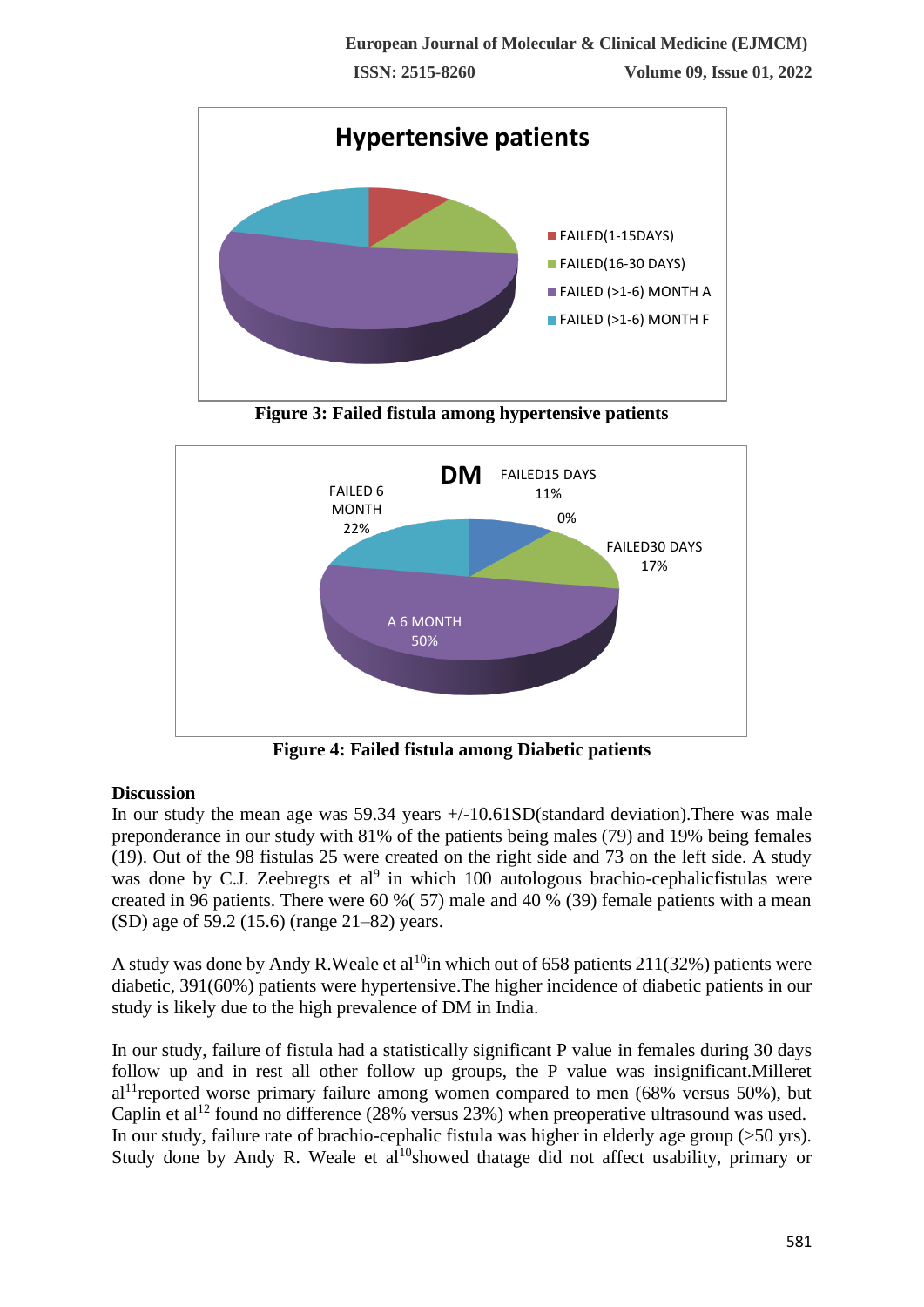**ISSN: 2515-8260 Volume 09, Issue 01, 2022**

secondary patency of either RCAVFs(Radiocephalic fistulas) or BCAVFs( brachiocephalicfistulas).

A comparative study done by C.J. Zeebregtset  $al^9$  also showed that diabetes mellitus was identified as a significant predictor of failure by univariate analysis. Primary assisted and secondary patency rates can, however, be brought to a much higher level, especially in patients without diabetes and a large diameter venous outflow tract.

All patients with failed fistulas and also who required assisted maturation in our study were dialysis dependent. P value was statistically significant in 6 month follow up group ( $P = 0.016$ ). Previous study done by Claude J.Renaud et al<sup>13</sup> showed that dialysis initiation with a tunneled catheter were significant risk factors for non maturation of primary autogenous fistulas. Study done by C.J. Zeebregtset al<sup>9</sup>also showed that fistula failure rate was more in dialysis dependent patient. A study done by Andy R. Weale et  $al^{10}$ showed that patients withline hemodialysis before surgical access had increased chance of fistula failure. P value was statistically significant  $( $0.001$ ).$ 

A study done by Claude J. Renaud et al<sup>13</sup>showed that out of 280 patients with fistulas, 123 patients had coronary artery disease and P value was also statistically insignificant. Several factors could affect the AVF patency but after analyzing the various factors involved in the study, we would like to conclude that failure rate of brachio-cephalic fistula was high.

### **Conclusion:**

We can conclusively enumerate following risk factors for failure of Brachio-cephalic fistula:

- 1) In patients who had co-morbidities (diabetes, hypertension, coronary artery disease)
- 2) In patients age >50 years.
- 3) In patients already on dialysis.
- 4) In patients with ipsilateral dialysis catheter
- 5) In female patients

### **References:**

- 1. Gonzalez Compta X.Origin of the radial artery from the axillary artery and associated hand vascular anomalies.J Hand Surg Am.1991 Mar 1;16 (2):293-96.
- 2. Lewis SM, Collier IC, Heitkemper MM. Urinary disorder. In:Elizabeth Nieginism, Helen kogut, editors.Medical Surgical Nursing-Assessment and Management of Clinical Problem. United states of America .2002; 1372, 1379, 1392.
- 3. Legrand. M,Darmon.M, Joannidis, M. Payen D. Management of renal replacement therapy in ICU patients: an international survey,Intensive Care Med. 2013 Jan;39(1):101- 8.
- 4. P. Sahasrabudhe, T. Dighe, N. Panse, S Patil.Retrospective analysis of271 arteriovenous fistulas as vascular access for hemodialysis.Indian J Nephrol. 2013 May-Jun; 23(3): 191– 95.
- 5. Patel PR, Sarah HY, Booth S, Bren V, Downham G,Hess Setal.Bloodstream infection rates in outpatient hemodialysis facilities participating in a collaborative prevention effort: a quality improvement report. Am J Kidney Dis. 2013 Aug 31;62(2):322-30.
- 6. Ates A,Özyazicioglu A, Yekeler I, Ceviz M, Erkut B, Karapolat S et al. Primary and secondary patency rates and complications of upper extremity arteriovenous fistulae created for hemodialysis.Tohoku J Exp Med. 2006Oct;210(2):91-7.
- 7. Allon M. Current management of vascular access. Clin J Am Soc Nephrol.2007 Jul; 2(4):786-800.